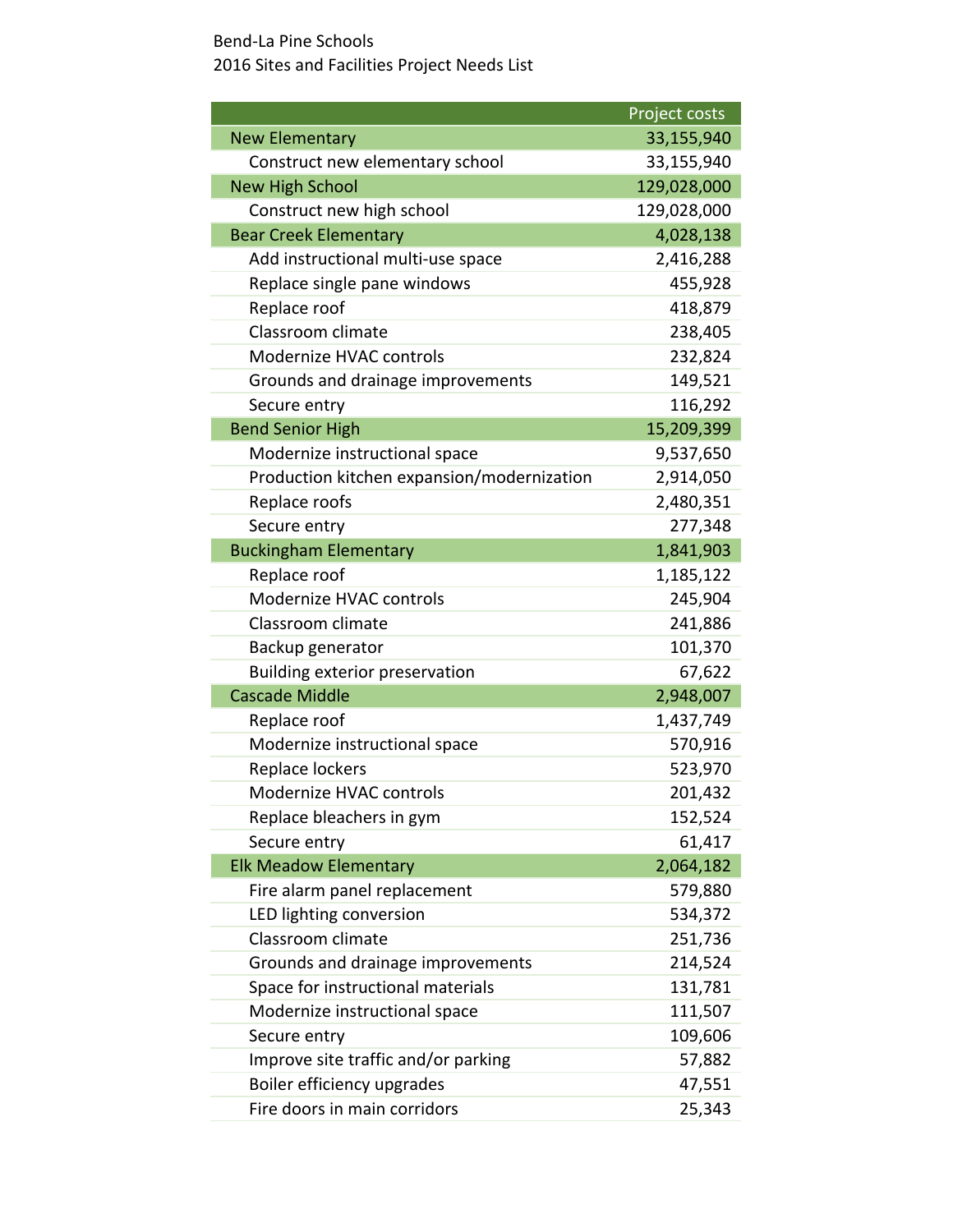|                                   | Project costs |
|-----------------------------------|---------------|
| <b>Ensworth Elementary</b>        | 1,020,659     |
| Replace boilers                   | 565,983       |
| Modernize HVAC controls           | 212,550       |
| Classroom climate                 | 117,420       |
| Secure entry                      | 90,071        |
| Safety improvements               | 34,635        |
| <b>High Desert Middle</b>         | 6,278,764     |
| Add instructional multi-use space | 4,822,058     |
| LED lighting conversion           | 896,287       |
| Bleacher replacement              | 151,238       |
| Renovate main access              | 143,744       |
| Upgrade ductwork                  | 132,643       |
| Secure entry                      | 105,594       |
| Exterior window renovation        | 27,201        |
| <b>High Lakes Elementary</b>      | 366,847       |
| Modernize HVAC controls           | 221,052       |
| Secure entry                      | 109,606       |
| Fire doors in main corridors      | 25,343        |
| Safety improvements               | 10,847        |
| <b>Juniper Elementary</b>         | 6,092,191     |
| Add instructional multi-use space | 4,211,586     |
| Replace roofs                     | 796,892       |
| Window replacement                | 506,394       |
| Classroom climate                 | 242,756       |
| Grounds and drainage improvements | 140,482       |
| Modernize HVAC controls           | 128,184       |
| Upgrade ductwork                  | 65,897        |
| <b>Kenwood Elementary</b>         | 602,901       |
| Replace roofs                     | 540,603       |
| Interior preservation             | 62,299        |
| <b>Kingston Elementary</b>        | 380,544       |
| Modernize HVAC controls           | 207,972       |
| Secure entry                      | 172,572       |
| La Pine Elementary                | 928,534       |
| LED lighting conversion           | 517,161       |
| Interior preservation             | 276,424       |
| Secure entry                      | 109,606       |
| Fire doors in main corridors      | 25,343        |
| La Pine High                      | 3,484,123     |
| Replace roof                      | 2,490,092     |
| <b>HVAC upgrades</b>              | 708,500       |
| Secure entry                      | 270,796       |
| Safety improvements               | 14,735        |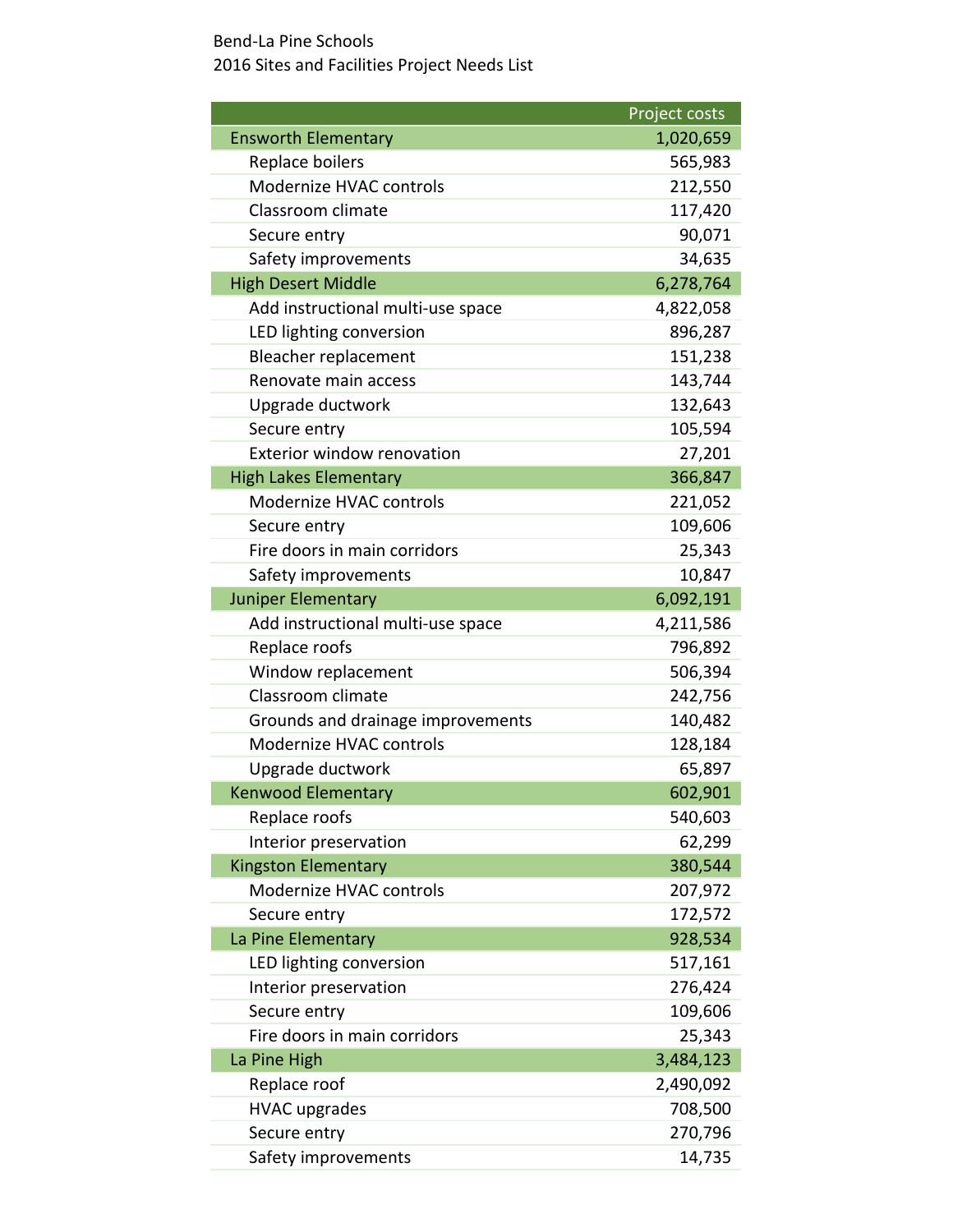|                                     | Project costs |
|-------------------------------------|---------------|
| La Pine Middle                      | 897,343       |
| Modernize instructional space       | 557,357       |
| Interior preservation               | 136,198       |
| Improve site traffic and/or parking | 125,677       |
| Secure entry                        | 78,112        |
| Lava Ridge Elementary               | 1,957,624     |
| Interior renovation                 | 773,614       |
| LED lighting conversion             | 536,489       |
| Classroom climate                   | 251,736       |
| Modernize HVAC controls             | 203,394       |
| Secure entry                        | 109,606       |
| Safety improvements                 | 57,443        |
| Fire doors in main corridors        | 25,343        |
| <b>Marshall High</b>                | 6,923,167     |
| Add instructional multi-use space   | 6,523,650     |
| Secure entry                        | 154,167       |
| Window and door replacement         | 136,643       |
| Safety improvements                 | 70,121        |
| Modernize HVAC controls             | 38,586        |
| <b>Mountain View High</b>           | 3,566,154     |
| Replace roofs                       | 2,386,810     |
| Accessibility improvements          | 506,850       |
| Modernize HVAC controls             | 418,560       |
| Secure entry                        | 150,397       |
| Safety improvements                 | 84,843        |
| <b>HVAC upgrades</b>                | 18,694        |
| <b>Pilot Butte Middle</b>           | 14,993,078    |
| Modernize instructional space       | 13,679,281    |
| Replace roofs                       | 777,372       |
| Access improvements                 | 297,014       |
| Safety improvements                 | 121,399       |
| <b>Exterior renovation</b>          | 118,013       |
| <b>Pine Ridge Elementary</b>        | 637,976       |
| Classroom climate                   | 251,736       |
| Modernize HVAC controls             | 193,800       |
| Secure entry                        | 109,606       |
| Boiler efficiency upgrades          | 57,492        |
| Fire doors in main corridors        | 25,343        |
| Ponderosa Elementary                | 674,690       |
| Classroom climate                   | 255,959       |
| Modernize HVAC controls             | 255,060       |
| Secure entry                        | 109,606       |
| Grounds and drainage improvements   | 54,064        |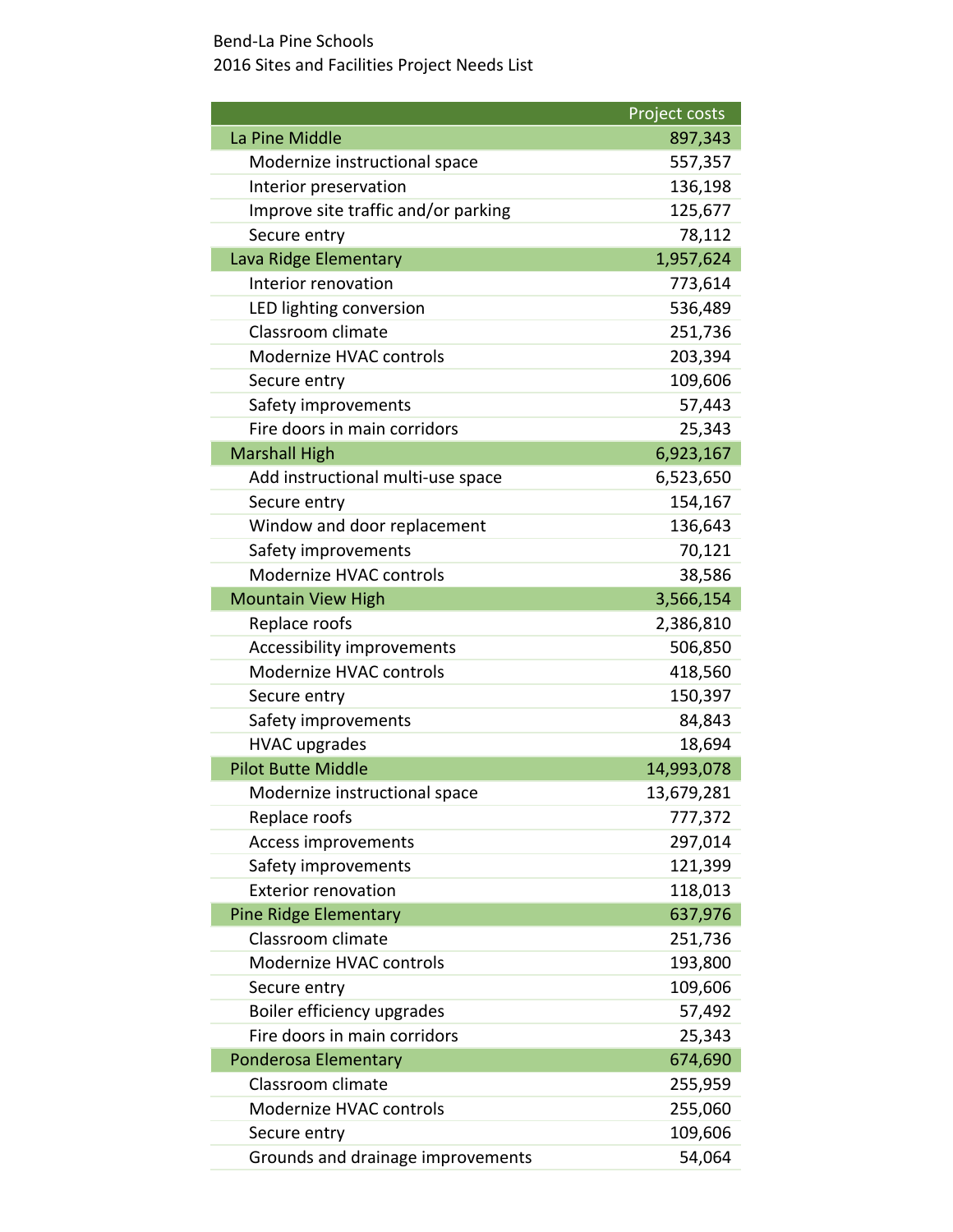|                                     | Project costs |
|-------------------------------------|---------------|
| <b>RE Jewell Elementary</b>         | 4,105,215     |
| Add instructional multi-use space   | 2,436,405     |
| Replace roof                        | 1,185,122     |
| Modernize HVAC controls             | 275,770       |
| <b>HVAC upgrades</b>                | 140,338       |
| Replace gym floor                   | 67,580        |
| <b>Rosland Elementary</b>           | 134,949       |
| Secure entry                        | 109,606       |
| Fire doors in main corridors        | 25,343        |
| <b>Sky View Middle</b>              | 1,012,496     |
| Modernize HVAC controls             | 566,419       |
| Accessibility improvements          | 243,288       |
| Improve site traffic and/or parking | 173,765       |
| Secure entry                        | 16,895        |
| Replace roof                        | 12,130        |
| <b>Summit High</b>                  | 5,437,733     |
| Replace roofs                       | 4,455,289     |
| Modernize HVAC controls             | 629,802       |
| Access improvements                 | 98,100        |
| Improve site traffic and/or parking | 96,302        |
| Secure entry                        | 81,941        |
| Building exterior preservation      | 76,300        |
| <b>Thompson Elementary</b>          | 3,909,695     |
| Modernize instructional space       | 2,707,143     |
| Window replacement                  | 885,328       |
| Replace roof                        | 317,224       |
| <b>Three Rivers Elementary</b>      | 493,017       |
| Modernize playground                | 255,452       |
| Grounds and drainage improvements   | 149,605       |
| Secure entry                        | 87,960        |
| <b>WE Miller Elementary</b>         | 438,797       |
| Modernize HVAC controls             | 332,232       |
| Secure entry                        | 106,565       |
| <b>Education Center</b>             | 707,481       |
| Access improvements                 | 235,578       |
| Secure entry                        | 224,906       |
| <b>Exterior lighting renovation</b> | 130,166       |
| Interior renovation                 | 116,831       |
| <b>Maintenance Facility</b>         | 562,440       |
| Building addition for growth        | 540,640       |
| Access improvements                 | 21,800        |